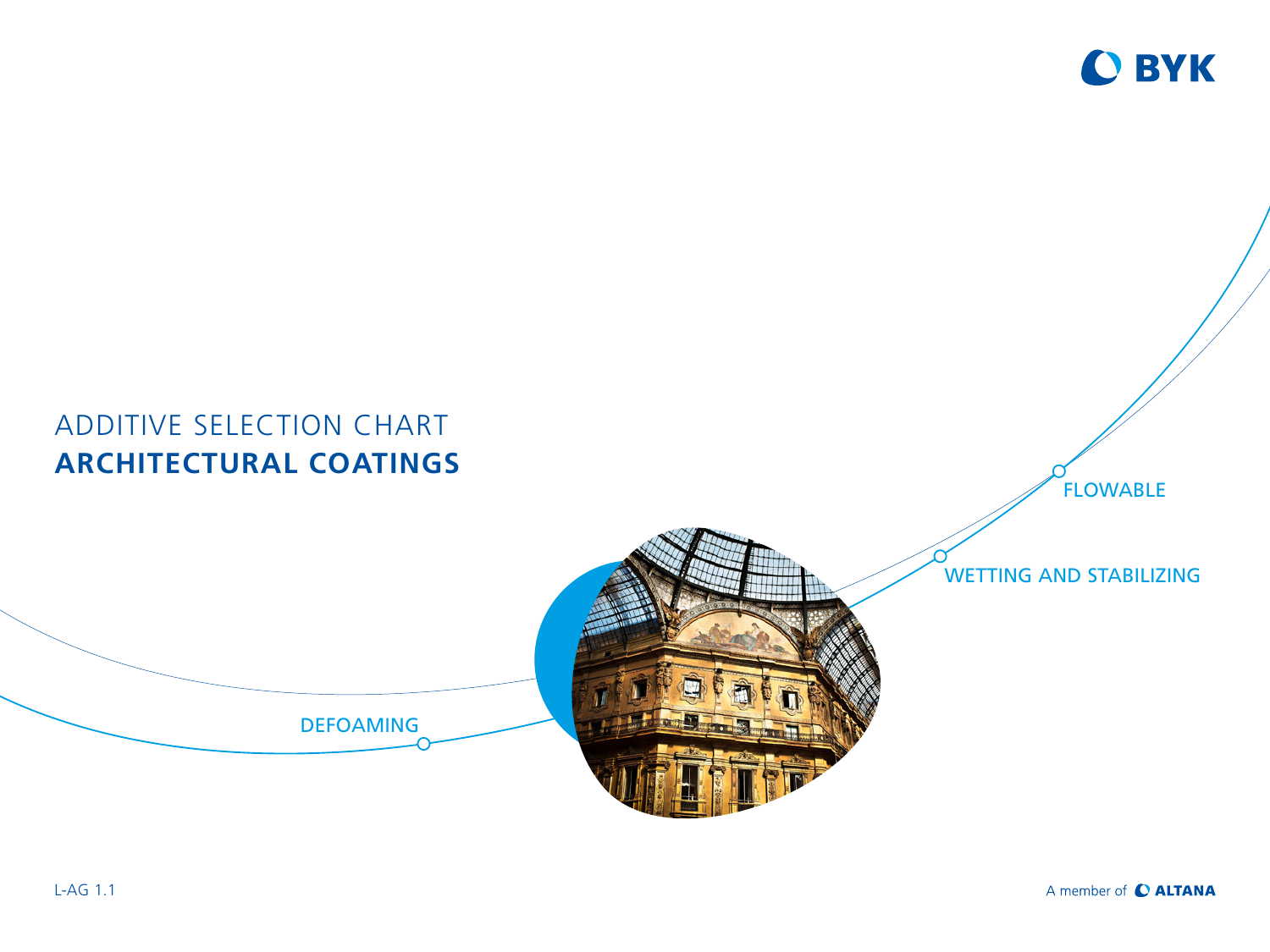## **Aqueous architectural coatings (1/2)**

| <b>Application</b>                               | <b>Alkyd emulsion</b>                                           | <b>PU dispersion</b>                                            | <b>Emulsion paint</b><br>PVC < 30%                                        | <b>Emulsion paint</b><br><b>PVC 30-60%</b>                                     | <b>Emulsion paint</b><br>PVC > 60%                                                  | <b>Plasters</b>                                                | <b>Silicate paints</b>                               |
|--------------------------------------------------|-----------------------------------------------------------------|-----------------------------------------------------------------|---------------------------------------------------------------------------|--------------------------------------------------------------------------------|-------------------------------------------------------------------------------------|----------------------------------------------------------------|------------------------------------------------------|
| Defoaming/<br>air release                        | Mill base:<br><b>BYK-022</b><br>BYK-093<br>BYK-1710             | Mill base:<br>BYK-093<br>BYK-1710<br>BYK-1781                   | Mill base:<br>BYK-021<br>BYK-092<br>BYK-1781                              | Mill base:<br>BYK-012<br>BYK-092<br>BYK-1630                                   | Mill base:<br>BYK-1630<br>BYK-1640<br>BYK-1641                                      | Mill base:<br>BYK-044<br>BYK-1630<br>BYK-1640                  | Mill base:<br><b>BYK-012</b><br>BYK-1630<br>BYK-1640 |
|                                                  | Let-down:<br>BYK-1710<br>BYK-1724                               | Let-down:<br>BYK-1724<br>BYK-1786                               | Let-down:<br>BYK-092<br>BYK-1724<br>BYK-1786                              | Let-down:<br>BYK-022<br>BYK-1724<br>BYK-1785                                   | Let-down:<br>BYK-1617<br>BYK-1641<br>BYK-1723                                       | Let-down:<br>BYK-014<br>BYK-1640<br>BYK-1650                   | Let-down:<br>BYK-1640<br>BYK-1740<br>BYK-1786        |
| <b>Pigment wetting/</b><br>pigment stabilization | DISPERBYK-199 BF*1<br>DISPERBYK-2015 BF*1<br>DISPERBYK-2018     | DISPERBYK-190 BF*1<br>DISPERBYK-2015 BF*1<br>DISPERBYK-2080     | DISPERBYK-190 BF*1<br>DISPERBYK-2015 BF*1<br>DISPERBYK-2080               | DISPERBYK-190 BF*1<br>DISPERBYK-199 BF*1<br>DISPERBYK-2018                     | ANTI-TERRA-250<br>BYK-154<br>DISPERBYK-199 BF*1                                     | <b>BYK-154</b><br>DISPERBYK-187<br>DISPERBYK-199 BF*1          | DISPERBYK-199 BF*1<br>DISPERBYK-2018                 |
| Anti-sagging/<br>anti-settling                   | RHEOBYK-7420 CA<br>RHEOBYK-7420 ET                              | <b>LAPONITE-RDS</b><br>RHEOBYK-7420 CA<br>RHEOBYK-7420 ET       | ANTI-TERRA-250<br>RHEOBYK-7420 CA<br>RHEOBYK-7420 ET                      | ANTI-TERRA-250<br>RHEOBYK-7420 CA<br>RHEOBYK-7420 ET                           | ANTI-TERRA-250<br>OPTIGEL-CK<br>OPTIGEL-WX                                          | LAPONITE-RD<br>OPTIGEL-CK<br>OPTIGEL-WX                        | LAPONITE-EP<br>OPTIGEL-WX                            |
| <b>Rheology/</b><br>flow behavior                | Low-shear thickener:<br>RHEOBYK-H 3300 VF<br>RHEOBYK-H 7625 VF  | Low-shear thickener:<br>RHEOBYK-H 3300 VF<br>RHEOBYK-H 7625 VF  | Low-shear thickener:<br>RHEOBYK-7600<br>RHEOBYK-7610<br>RHEOBYK-H 3300 VF | Low-shear thickener:<br>RHEOBYK-7600<br>RHEOBYK-H 3300 VF<br>RHEOBYK-H 6500 VF | Low-shear thickener:<br>RHEOBYK-H 3300 VF<br>RHEOBYK-H 6500 VF<br>RHEOBYK-H 7500 VF | Low-shear thickener:<br>RHEOBYK-H 3300 VF<br>RHEOBYK-H 6500 VF | <b>LAPONITE-EP</b><br>OPTIGEL-WX                     |
|                                                  | Medium-shear thickener:<br>RHEOBYK-M 2600 VF                    | Medium-shear thickener:<br>RHEOBYK-M 2600 VF                    | <b>Medium-shear thickener:</b><br>RHEOBYK-M 2600 VF                       | <b>Medium-shear thickener:</b><br>RHEOBYK-M 2600 VF                            | Medium-shear thickener:<br>RHEOBYK-M 2600 VF                                        | <b>Medium-shear thickener:</b><br>RHEOBYK-M 2600 VF            |                                                      |
|                                                  | High-shear thickener:<br>RHEOBYK-L 1400 VF<br>RHEOBYK-T 1010 VF | High-shear thickener:<br>RHEOBYK-T 1000 VF<br>RHEOBYK-T 1010 VF | High-shear thickener:<br>RHEOBYK-L 1400 VF<br>RHEOBYK-T 1010 VF           | High-shear thickener:<br>RHEOBYK-L 1400 VF<br>RHEOBYK-T 1010 VF                | High-shear thickener:<br>RHEOBYK-L 1400 VF<br>RHEOBYK-T 1010 VF                     |                                                                |                                                      |
|                                                  | <b>Workability:</b><br>LAPONITE-EP                              |                                                                 |                                                                           |                                                                                |                                                                                     |                                                                |                                                      |

Unless otherwise stated, all silicone-containing additives have a cyclic siloxane content D4 of less than 0.01% and D5 and D6 of less than 0.1% each.

\*1 Biocide-free version: Future-oriented variant of the original product. Originals are still available.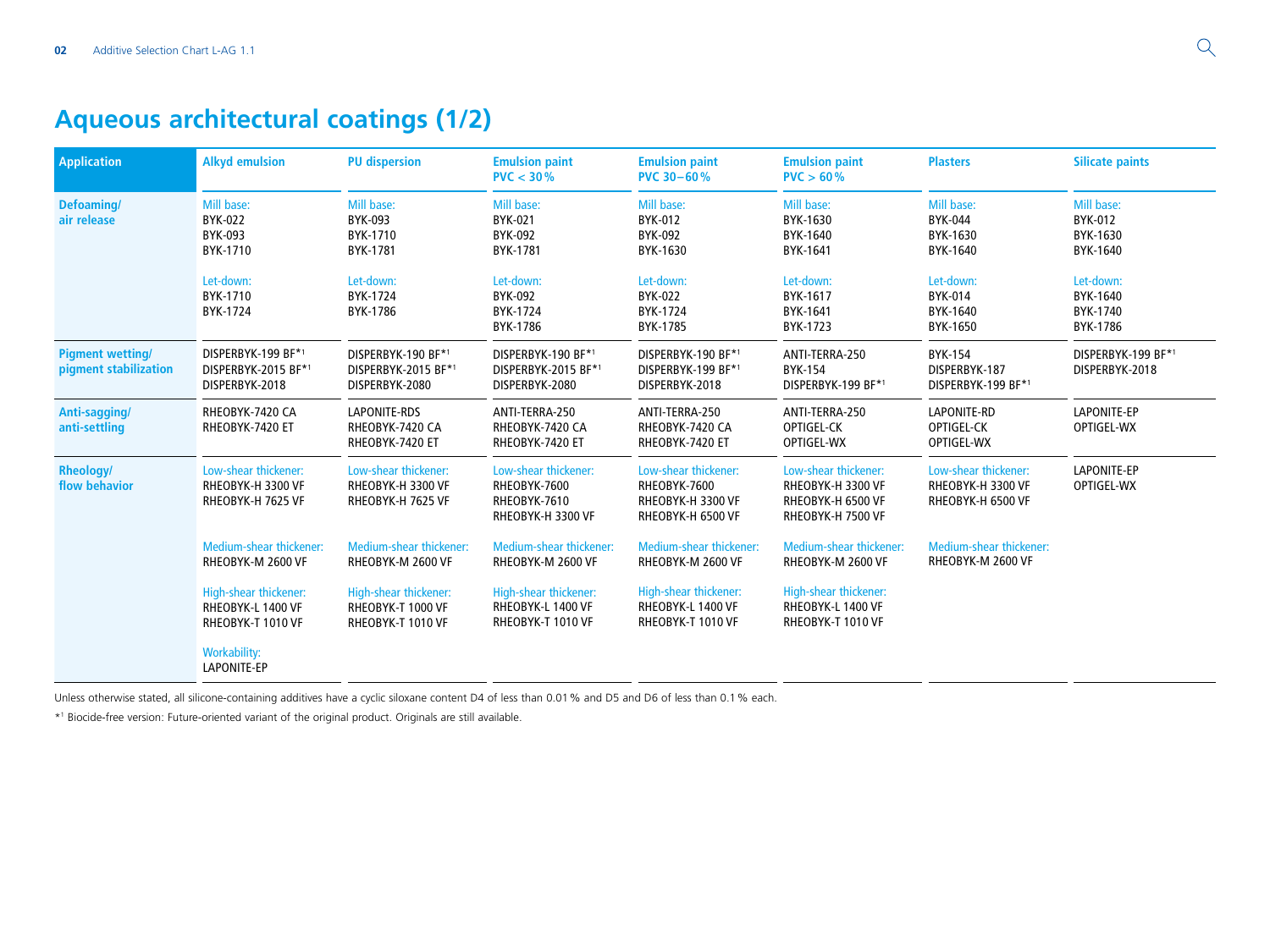## **Aqueous architectural coatings (2/2)**

| <b>Application</b>        | <b>Alkyd emulsion</b>                                                    | <b>PU dispersion</b>                                                   | <b>Emulsion paint</b><br>PVC < 30%                                     | <b>Emulsion paint</b><br><b>PVC 30-60%</b>             | <b>Emulsion paint</b><br>PVC > 60%                            | <b>Plasters</b>                                          | <b>Silicate paints</b>                 |
|---------------------------|--------------------------------------------------------------------------|------------------------------------------------------------------------|------------------------------------------------------------------------|--------------------------------------------------------|---------------------------------------------------------------|----------------------------------------------------------|----------------------------------------|
| <b>Leveling</b>           | BYK-349<br>BYK-3760<br>BYK-3764                                          | BYK-349<br>BYK-3451<br>BYK-3455                                        | <b>BYK-349</b><br>BYK-3451<br>BYK-3764                                 | BYK-349<br>BYK-3451<br>BYK-3764                        |                                                               |                                                          |                                        |
| <b>Matting</b>            | AQUAMAT 272 N<br><b>CERAFLOUR 927 N</b><br><b>CERAFLOUR 1000</b>         | AQUAMAT 272 N<br><b>CERAFLOUR 927 N</b><br><b>CERAFLOUR 1000</b>       | <b>AOUAMAT 208</b><br>AQUAMAT 272 N<br><b>CERAFLOUR 927 N</b>          | AQUAMAT 208<br>AQUAMAT 272 N<br><b>CERAFLOUR 927 N</b> |                                                               |                                                          |                                        |
| <b>Water resistance</b>   | <b>AQUACER 497</b><br>AQUACER 1013<br>AQUACER 1039                       | <b>AQUACER 497</b><br>AQUACER 1013<br>AQUACER 1039                     | <b>AOUACER 497</b><br>AQUACER 1039<br>BYK-3760                         | <b>AQUACER 497</b><br>AQUACER 1039                     | <b>AQUACER 561</b><br>AQUACER 1039                            | <b>AQUACER 497</b><br><b>AQUACER 561</b><br>AQUACER 1039 |                                        |
| <b>Scratch resistance</b> | AQUACER 1039<br>BYK-3764<br><b>CERAFLOUR 927 N</b>                       | AQUACER 1039<br>BYK-3764<br><b>CERAFLOUR 927 N</b>                     | AOUACER 1039<br>BYK-3764<br><b>CERAFLOUR 927 N</b>                     | AOUACER 1039<br><b>CERAFLOUR 927 N</b>                 | AQUACER 1039<br><b>CERAFLOUR 927 N</b>                        | AQUACER 1039<br><b>CERAFLOUR 927 N</b>                   | AOUACER 1039<br><b>CERAFLOUR 927 N</b> |
| Soft-feel effect          | <b>CERAFLOUR 950</b><br><b>CERAFLOUR 1000</b><br><b>CERAFLOUR 1001</b>   | <b>CERAFLOUR 950</b><br><b>CERAFLOUR 1000</b><br><b>CERAFLOUR 1001</b> | <b>CERAFLOUR 950</b><br><b>CERAFLOUR 1000</b><br><b>CERAFLOUR 1001</b> | <b>CERAFLOUR 1000</b><br>CERAFLOUR 1002                | CERAFLOUR 1000<br>CERAFLOUR 1002                              | <b>CERAFLOUR 1002</b>                                    | CERAFLOUR 1002                         |
| <b>Burnish resistance</b> | <b>CERAFLOUR 927 N</b><br><b>CERAFLOUR 929 N</b><br><b>CERAFLOUR 950</b> | <b>CERAFLOUR 927 N</b><br><b>CERAFLOUR 929 N</b>                       | <b>CERAFLOUR 927 N</b><br><b>CERAFLOUR 929 N</b>                       | <b>CERAFLOUR 927 N</b><br><b>CERAFLOUR 929 N</b>       | <b>CERAFLOUR 927 N</b>                                        | <b>CERAFLOUR 927 N</b>                                   | <b>CERAFLOUR 927 N</b>                 |
| <b>Scuff resistance</b>   | AQUACER 1013<br>BYK-3764<br><b>CERAFLOUR 950</b>                         | AQUACER 1013<br>BYK-3764<br><b>CERAFLOUR 950</b>                       | BYK-3764<br><b>CERAFLOUR 916</b><br><b>CERAFLOUR 927 N</b>             | AQUAMAT 208<br>BYK-3764<br><b>CERAFLOUR 916</b>        | AQUAMAT 208<br><b>CERAFLOUR 916</b><br><b>CERAFLOUR 927 N</b> | AQUAMAT 208<br><b>CERAFLOUR 916</b>                      | AQUAMAT 208<br><b>CERAFLOUR 916</b>    |
| <b>Anti-blocking</b>      | <b>AQUACER 497</b><br>AQUACER 1039<br>AQUAMAT 272 N                      | AQUACER 497<br>AQUACER 1039<br>AQUAMAT 272 N                           | AQUACER 497<br>AQUACER 1039<br>AQUAMAT 272 N                           | AQUACER 497<br>AQUACER 1039<br>AQUAMAT 272 N           |                                                               |                                                          |                                        |

Unless otherwise stated, all silicone-containing additives have a cyclic siloxane content D4 of less than 0.01% and D5 and D6 of less than 0.1% each.

\*1 Biocide-free version: Future-oriented variant of the original product. Originals are still available.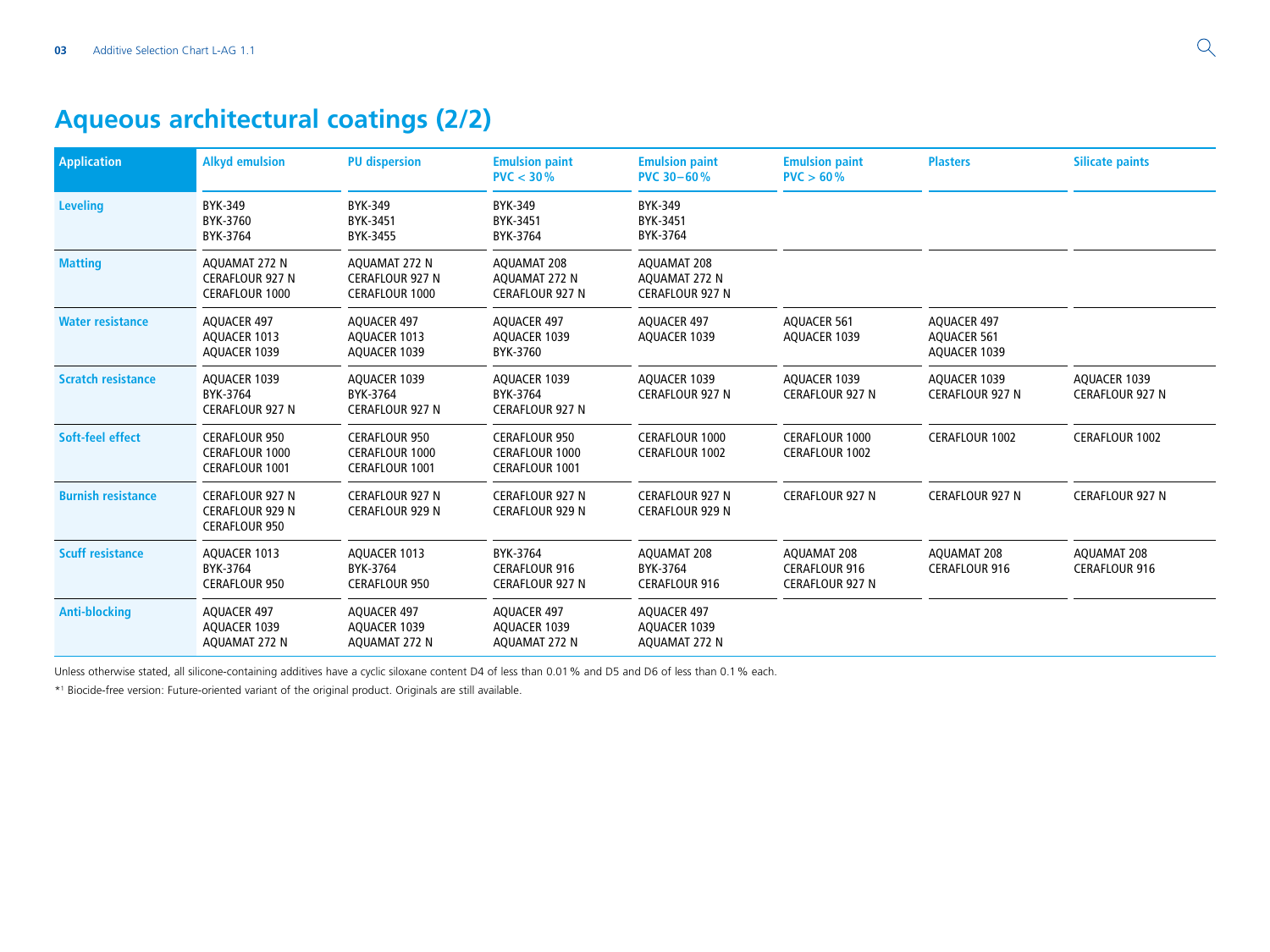# **Solvent-borne architectural coatings**

| <b>Application</b>                               | Long oil alkyds                                                    | <b>High-solid alkyds</b>                                                | <b>Epoxies</b>                                                   | <b>Polyurethanes</b>                                           | <b>Thermoplastic acrylics (TPA)</b>                              |
|--------------------------------------------------|--------------------------------------------------------------------|-------------------------------------------------------------------------|------------------------------------------------------------------|----------------------------------------------------------------|------------------------------------------------------------------|
| Defoaming/<br>air release                        | <b>BYK-088</b><br>BYK-1752<br>BYK-1794                             | BYK-052 N<br>BYK-1794                                                   | BYK-054<br><b>BYK-088</b><br>BYK-1794                            | BYK-054<br>BYK-141<br>BYK-1794                                 | <b>BYK-052 N</b><br>BYK-1794                                     |
| <b>Pigment wetting/</b><br>pigment stabilization | ANTI-TERRA-U<br>DISPERBYK-145<br>DISPERBYK-2155 TF*2               | ANTI-TERRA-U 100<br>DISPERBYK-108<br>DISPERBYK-145                      | DISPERBYK-110<br>DISPERBYK-2152 TF*2<br>DISPERBYK-2155 TF*2      | DISPERBYK-180<br>DISPERBYK-2155 TF*2<br>DISPERBYK-2163 TF*2    | BYK-9076<br>DISPERBYK-145<br>DISPERBYK-2155 TF*2                 |
| Anti-sagging/<br>anti-settling                   | CLAYTONE-40<br>GARAMITE-7303<br>RHEOBYK-7411 CA                    | CLAYTONE-AF<br>GARAMITE-7303<br>RHEOBYK-7411 CA                         | ANTI-TERRA-204<br>RHEOBYK-431<br>RHEOBYK-7410 CA                 | ANTI-TERRA-204<br>GARAMITE-7305<br>RHEOBYK-7410 ET             | ANTI-TERRA-204<br>GARAMITE-7303<br>RHEOBYK-7411 CA               |
| <b>Rheology/</b><br>flow behavior                | GARAMITE-7303<br>RHEOBYK-7411 CA                                   | GARAMITE-7303<br>RHEOBYK-7411 CA                                        | RHEOBYK-431<br>RHEOBYK-7410 CA                                   | GARAMITE-7305<br>RHEOBYK-7410 CA<br>RHEOBYK-7410 ET            | GARAMITE-7303<br>RHEOBYK-7411 CA                                 |
| <b>Substrate wetting</b>                         | BYK-3760<br>BYK-3762                                               | BYK-3760<br>BYK-3764                                                    | BYK-3753<br>BYK-3764                                             | BYK-3753<br>BYK-3761                                           | BYK-320<br>BYK-3762                                              |
| <b>Leveling</b>                                  | BYK-3550<br>BYK-3760<br>BYK-3764                                   | BYK-3550<br>BYK-3760<br>BYK-3764                                        | <b>BYK-320</b><br><b>BYK-354</b><br><b>BYK-392</b>               | <b>BYK-354</b><br>BYK-392<br>BYK-3753                          | BYK-320<br><b>BYK-354</b><br>BYK-3753                            |
| <b>Anti-blocking</b>                             | BYK-3764<br><b>CERAFLOUR 996 R</b>                                 | BYK-3764<br><b>CERAFLOUR 996 R</b>                                      | BYK-3764<br><b>CERAFLOUR 996 R</b>                               | BYK-3764<br><b>CERAFLOUR 996 R</b>                             | BYK-3764<br><b>CERAFLOUR 996 R</b>                               |
| <b>Water resistance</b>                          | <b>CERAFAK 117</b><br><b>CERAFLOUR 996 R</b>                       | CERAFAK 117<br><b>CERAFLOUR 996 R</b>                                   | <b>CERAFLOUR 996 R</b>                                           | <b>CERAFLOUR 996 R</b>                                         | <b>CERAFLOUR 996 R</b>                                           |
| <b>Scratch resistance</b>                        | <b>CERAFLOUR 996 R</b><br>CERAFLOUR 998 R<br><b>CERAFLOUR 1050</b> | <b>CERAFLOUR 991</b><br><b>CERAFLOUR 996 R</b><br><b>CERAFLOUR 1050</b> | <b>CERAFLOUR 991</b><br><b>CERAFLOUR 996 R</b><br>CERAFLOUR 1050 | <b>CERAFLOUR 996 R</b><br>CERAFLOUR 1050<br><b>CERAMAT 258</b> | <b>CERAFLOUR 991</b><br><b>CERAFLOUR 996 R</b><br>CERAFLOUR 1050 |
| <b>Matting</b>                                   | <b>CERAFLOUR 970</b><br>CERAFLOUR 1000<br>CERAFLOUR 1002           | <b>CERAFLOUR 970</b><br>CERAFLOUR 1000<br>CERAFLOUR 1002                | <b>CERAFLOUR 970</b><br><b>CERAFLOUR 929 N</b><br>CERAFLOUR 1000 | <b>CERAFLOUR 970</b><br>CERAFLOUR 1000<br>CERAFLOUR 1002       | <b>CERAFLOUR 970</b><br><b>CERAFLOUR 1000</b><br>CERAFLOUR 1002  |

Unless otherwise stated, all silicone-containing additives have a cyclic siloxane content D4 of less than 0.01% and D5 and D6 of less than 0.1% each.

\*2 (Organo) Tin-free version: Future-oriented variant of the original product. Originals are still available.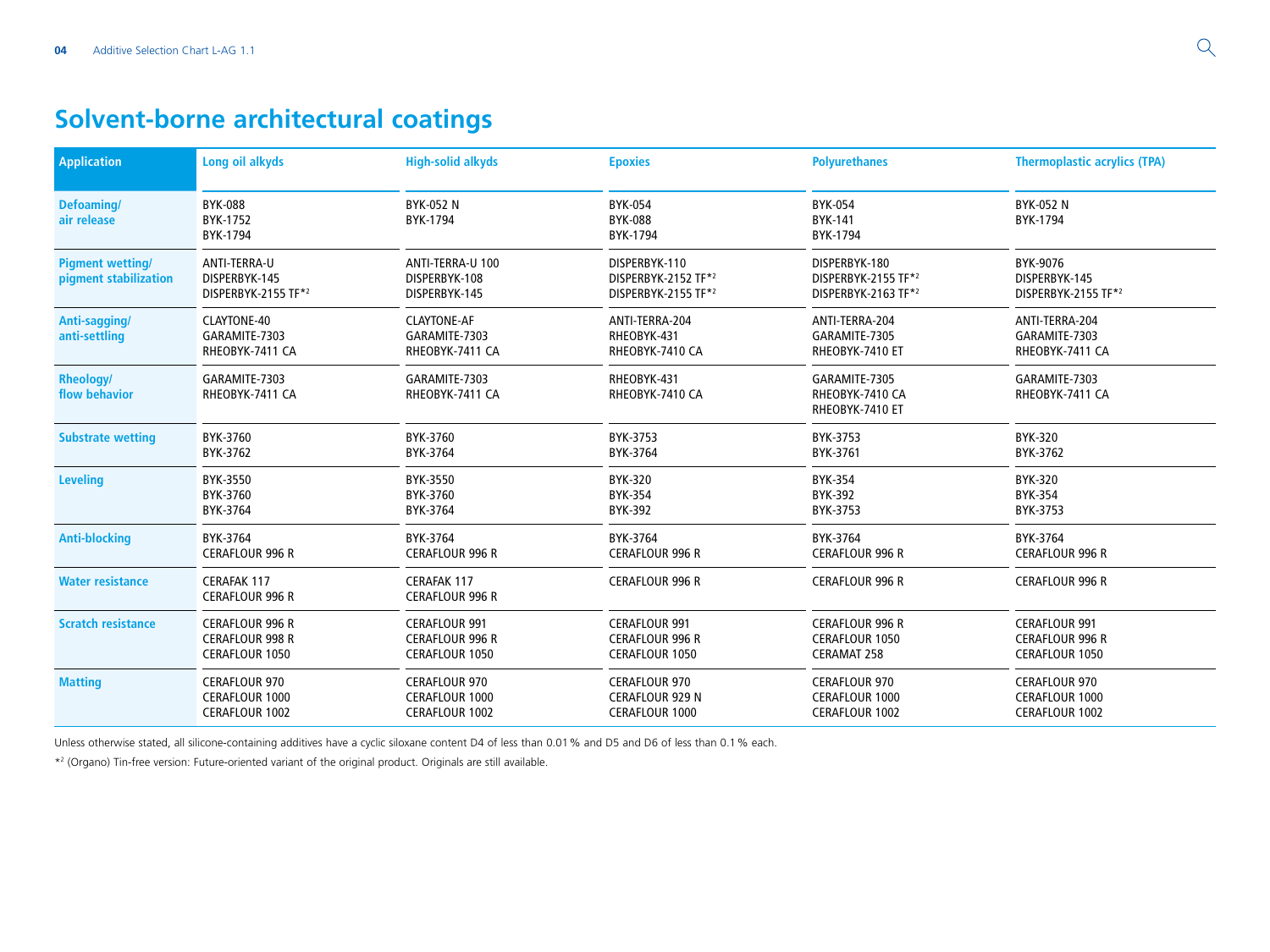### **Resin-free pigment concentrates**

| <b>Application</b>                               | <b>Aqueous slurries</b><br>(titanium dioxide, fillers) | <b>Aqueous pigment concentrates</b>                                            | <b>Universal pigment concentrates</b>          |  |
|--------------------------------------------------|--------------------------------------------------------|--------------------------------------------------------------------------------|------------------------------------------------|--|
| <b>Defoaming/</b><br>air release                 | BYK-1640<br>BYK-1650<br>BYK-1724                       | BYK-044<br>BYK-1617<br>BYK-1640                                                | BYK-044<br>BYK-1640<br>BYK-1719                |  |
| <b>Pigment wetting/</b><br>pigment stabilization | ANTI-TERRA-250<br>BYK-154<br>DISPERBYK-199 BF*3        | Inorganic:<br>ANTI-TERRA-250<br>DISPERBYK-199 BF*3<br>DISPERBYK-2018           | Inorganic:<br>DISPERBYK-2060<br>DISPERBYK-2062 |  |
|                                                  |                                                        | <b>Organic:</b><br>DISPERBYK-190 BF*3<br>DISPERBYK-2015 BF*3<br>DISPERBYK-2018 | Organic:<br>DISPERBYK-2061<br>DISPERBYK-2062   |  |
| <b>Anti-settling</b>                             | OPTIGEL-CK<br>OPTIGEL-WX                               | OPTIGEL-WX<br>RHEOBYK-7420 CA<br>RHEOBYK-7420 ET                               | OPTIGEL-CK<br>OPTIGEL-WX                       |  |

Unless otherwise stated, all silicone-containing additives have a cyclic siloxane content D4 of less than 0.01% and D5 and D6 of less than 0.1% each.

\*3 Biocide-free version: Future-oriented variant of the original product. Originals are still available.

## **Resin-containing pigment concentrates**

| <b>Application</b>                               | Solvent-borne pigment concentrates                                                                                                                                               | <b>Aqueous pigment concentrates</b>                                               |
|--------------------------------------------------|----------------------------------------------------------------------------------------------------------------------------------------------------------------------------------|-----------------------------------------------------------------------------------|
| Defoaming/<br>air release                        | BYK-081                                                                                                                                                                          | BYK-044<br>BYK-1617<br>BYK-1640                                                   |
| <b>Pigment wetting/</b><br>pigment stabilization | Inorganic/organic:<br>DISPERBYK-108<br>DISPERBYK-145<br>DISPERBYK-2155 TF*4<br>In comination with a wetting and dispersing additive:<br>BYK-SYNERGIST 2100<br>BYK-SYNERGIST 2105 | Inorganic/organic:<br>DISPERBYK-190 BF*5<br>DISPERBYK-2015 BF*5<br>DISPERBYK-2018 |
| <b>Anti-settling</b>                             | GARAMITE-1958<br>RHEOBYK-7410 CA<br>RHEOBYK-7411 CA                                                                                                                              | OPTIGEL-WX<br>RHEOBYK-7420 CA<br>RHEOBYK-7420 ET                                  |

Unless otherwise stated, all silicone-containing additives have a cyclic siloxane content D4 of less than 0.01% and D5 and D6 of less than 0.1% each.

\*4 (Organo) Tin-free version: Future-oriented variant of the original product. Originals are still available.

\*5 Biocide-free version: Future-oriented variant of the original product. Originals are still available.